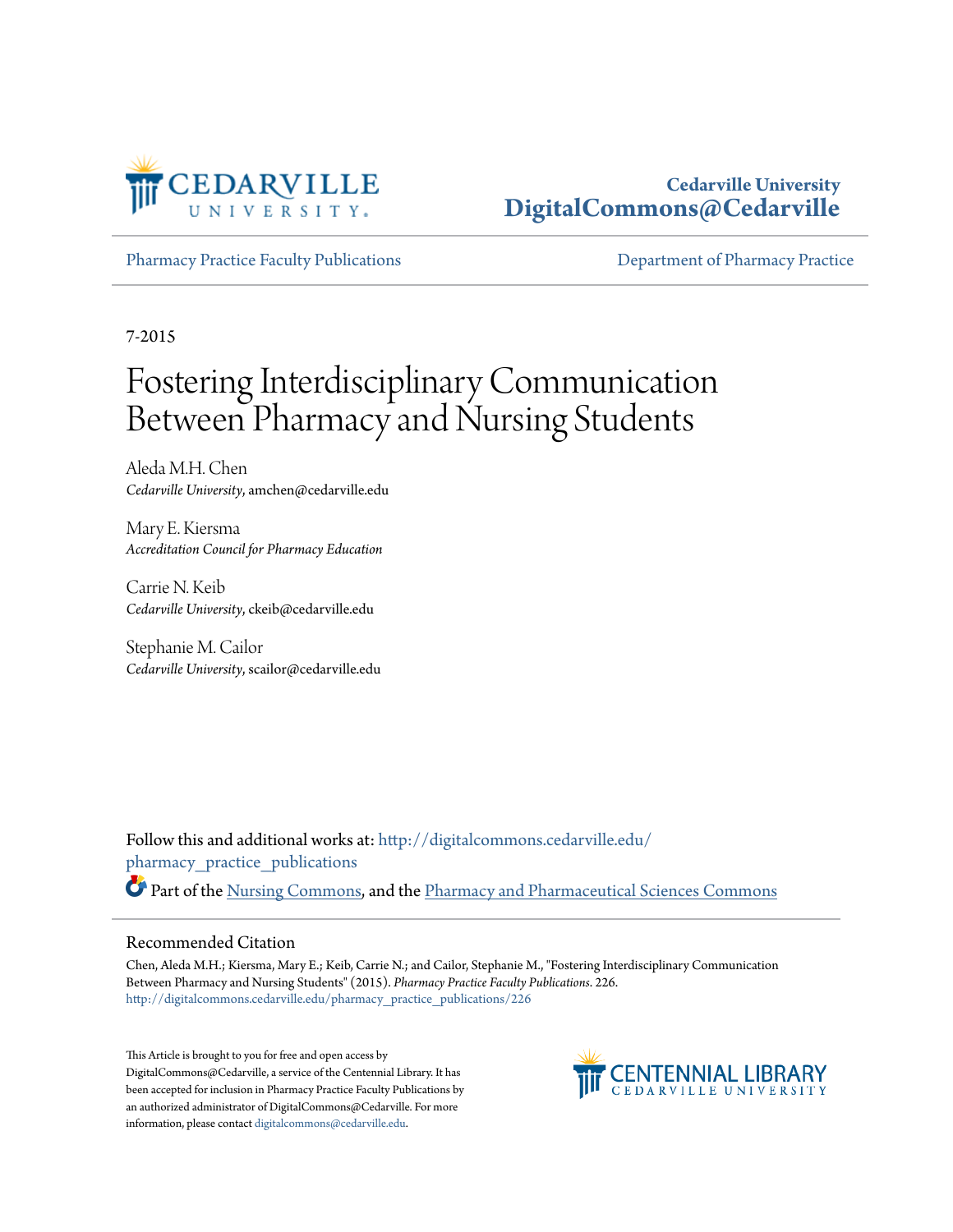# TEACHERS' TOPICS

# Fostering Interdisciplinary Communication between Pharmacy and Nursing Students

Aleda M.H. Chen, PharmD, PhD,<sup>a</sup> Mary E. Kiersma, PharmD, PhD,<sup>b</sup> Carrie N. Keib, PhD, RN,<sup>c</sup> Stephanie Cailor<sup>a</sup>

<sup>a</sup> Cedarville University School of Pharmacy, Cedarville, Ohio

**b** Accreditation Council for Pharmacy Education, Chicago, Illinois

<sup>c</sup> Cedarville University School of Nursing, Cedarville, Ohio

Submitted January 15, 2015; April 24, 2015; published August 25, 2015.

Objective. To evaluate pharmacy and nursing student self-perceptions of interdisciplinary communication skills, faculty member perceptions of interdisciplinary communication skills, and changes in those skills after increasing the interdisciplinary education content.

Design. Two cohorts of pharmacy and nursing (bachelors of science in nursing, BSN) students in respective, semester-long research courses engaged in active learning on interdisciplinary communication, with the second cohort receiving additional content on the topic. At semester completion, students presented a research project at an interdisciplinary poster session.

Assessment. Self-, peer-, and faculty evaluations (4 items; 5-point Likert-type) assessing self-confidence and actual interdisciplinary communication skills were completed during the poster session. Overall, students responded they were "very confident" or "extremely confident" regarding the skills, with greater confidence reported by the second cohort. Faculty members agreed that students exhibited effective interdisciplinary communication skills, with stronger agreement for the second cohort.

Conclusion. Including interdisciplinary education and experiences in a curriculum increases students' interdisciplinary communication skills. Using multiple interdisciplinary experiences may result in greater increases in these skills.

Keywords: interdisciplinary, communication, pharmacy education, assessment, poster session

## INTRODUCTION

A lack of communication among professionals is a problem in health care.<sup>1-3</sup> Each health care profession has defined its identity, values, scope of practice, and role in patient care.<sup>4</sup> Discipline-specific socialization often can be subtly negative toward other professions, contributing to ineffective interdisciplinary communication.<sup>5</sup> The negativity can be overcome through improved communication as it is the key to a successful multidisciplinary team.6,7 Effective interdisciplinary communication leads to improved employment satisfaction among health professionals, improved patient care, and reduced health care costs.<sup>8</sup> Through effective interdisciplinary communication, resources can be more efficiently handled, which can improve patient care because of a reduction in duplication and service provision gaps.<sup>9</sup>

To improve interdisciplinary communication, interprofessional education should be implemented prior to entering the work force, as students often are unprepared to communicate and work with other health care professionals upon graduation.<sup>5,8</sup> Interprofessional education is defined as, "educators and learners from two or more health professions and their foundational disciplines who jointly create and foster a collaborative learning environment. The goal of these efforts is to develop knowledge, skills and attitudes that result in interprofessional team behaviors and competence."10 Because of the fastpaced and interruptive environment of health care, the better time to teach health care professionals how to build interprofessional relationships is while they are still students.<sup>11</sup> Students recognize that shared learning can enhance future relationships.<sup>12</sup> Previous incorporation of interprofessional education into curricula has proven effective, particularly interprofessional learning sessions.<sup>5,13,14</sup> Simulations provide students with a safe environment to gain confidence in their skills. Students agree they are better able to work in an interdisciplinary

Corresponding Author: Aleda M.H. Chen, PharmD, PhD, Cedarville University, 251 N. Main St., Cedarville, OH 45314. Tel: 937-766-7454. Fax: 937-766-7410. E-mail: amchen@cedarville.edu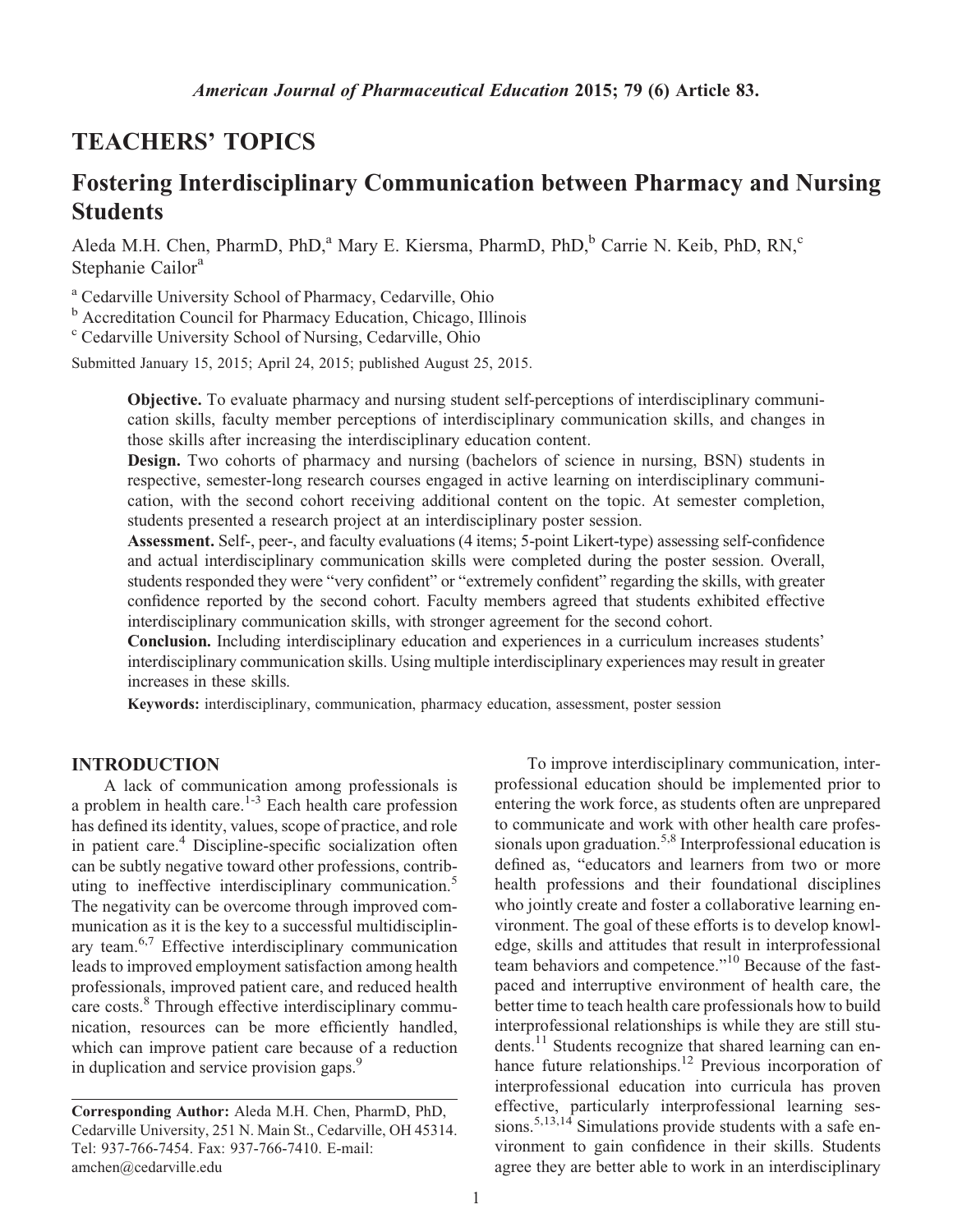team based on such experiences.<sup>5</sup> Moreover, student perceptions of interprofessional skills increased as a result of a session where students learned about different scopes of practice, and students reported that they gained confidence in their communication skills.<sup>14</sup>

Accrediting bodies also recognize the importance of interprofessional education. For example, the Accreditation Council for Pharmacy Education (ACPE) and the American Association of Colleges of Nursing (AACN) mandate that interdisciplinary communication be incorporated into the curriculum. According to ACPE, pharmacists should be able to "provide entry-level, patient-centered care in a variety of practice settings as a contributing member of an interprofessional team," while AACN states that BSN nurses must "demonstrate appropriate team-building and collaborative strategies when working with interprofessional teams."<sup>15,24</sup> Integrating interdisciplinary communication into the didactic curriculum provides students with a safe environment to learn skills to build interprofessional relationships, and the more confident students feel in their communication abilities, the more likely they are to use them. $11,16$ 

The Center for the Advancement of Pharmaceutical Education (CAPE) 2013 Educational Outcomes (3.4.3) state that students "should be able to communicate in a manner that values team-based decision making and shows respect for contributions from other areas of expertise."17 Competency Domain 3 of the Interprofessional Education Collaborative (IPEC) emphasizes interdisciplinary communication as well.<sup>18</sup> Recommendations from the literature consistently include opportunities for students to practice communicating information, whether it is through the Situation-Background-Assessment-Recommendation (SBAR) communication process<sup>19</sup> or through teamwork.<sup>5,14,20</sup> Based on this research, an interdisciplinary poster session was created to give pharmacy and nursing students in respective research courses the opportunity to practice communication skills outlined in the CAPE outcomes and to be able to "organize and communicate information with patients, families, and health care team members in a form that is understandable, avoiding discipline-specific terminology when possible" (IPEC CC2).<sup>18</sup>

Pharmacy students were in a Research Design and Methodology course during the first semester of their first professional year, which gave them the earliest possible introduction to interdisciplinary communication and opened later opportunities for curricular reinforcement. Moreover, students learned in the beginning of the didactic curriculum how to communicate evidence from the literature (eg, a rationale for a research study or the results from an evidencebased literature review) to an interdisciplinary audience.

Therefore, the primary objective of this study was to evaluate pharmacy and nursing student self-perceptions of interdisciplinary communication skills and faculty member perceptions of students' actual interdisciplinary communication skills. After the first interdisciplinary poster session was incorporated, the interdisciplinary content was expanded to further meet the definition of interprofessional education and to strengthen student skills. Thus, a secondary objective was to examine changes in interdisciplinary communication skills after increasing interprofessional content during the second, consecutive academic year. A third objective was to evaluate the impact of these changes on interdisciplinary communication.

## **DESIGN**

This prospective, semester-long project was conducted at Cedarville University in the fall semesters of 2012 and 2013. Institutional Review Board exempt status was obtained at the university prior to conducting the study. Participants were first professional year pharmacy students and third-year bachelors' nursing students.

The interdisciplinary poster session was integrated into existing overlapping courses: a pharmacy course on research design and methodology and a nursing course on research and evidence-based practice. These courses were selected because interdisciplinary collaboration is an important factor in the application of research results and is associated with the use of evidence-based practice.<sup>21,22</sup> Specific learning outcomes for the interdisciplinary poster session in years 1 and 2 and the additional sessions in year 2 can be found in Table 1, as well as how each outcome addressed the IPEC competencies.<sup>18</sup> In the pharmacy research course, students completed a research proposal as part of the course requirements. Students were placed into small groups of 4 to 6, and each group created proposals to address pharmacy practice-based research questions (ie, community pharmacists' ability to communicate in appropriate health-literacy language) or sciencebased research questions (ie, pharmacokinetics of an antibiotic regimen in pediatrics). In the nursing course, students were placed into small groups of 3 to 4, and each group completed a literature review research project, which incorporated evidence-based principles from a clinical experience question developed at their experiential site. Students in both courses spent the semester working on their projects. Since students completed a project or project proposal, faculty members implemented a poster session at the end of the semester at which students could present their final projects or proposals.

During the first offering in fall 2012, an activelearning lecture about interprofessional communication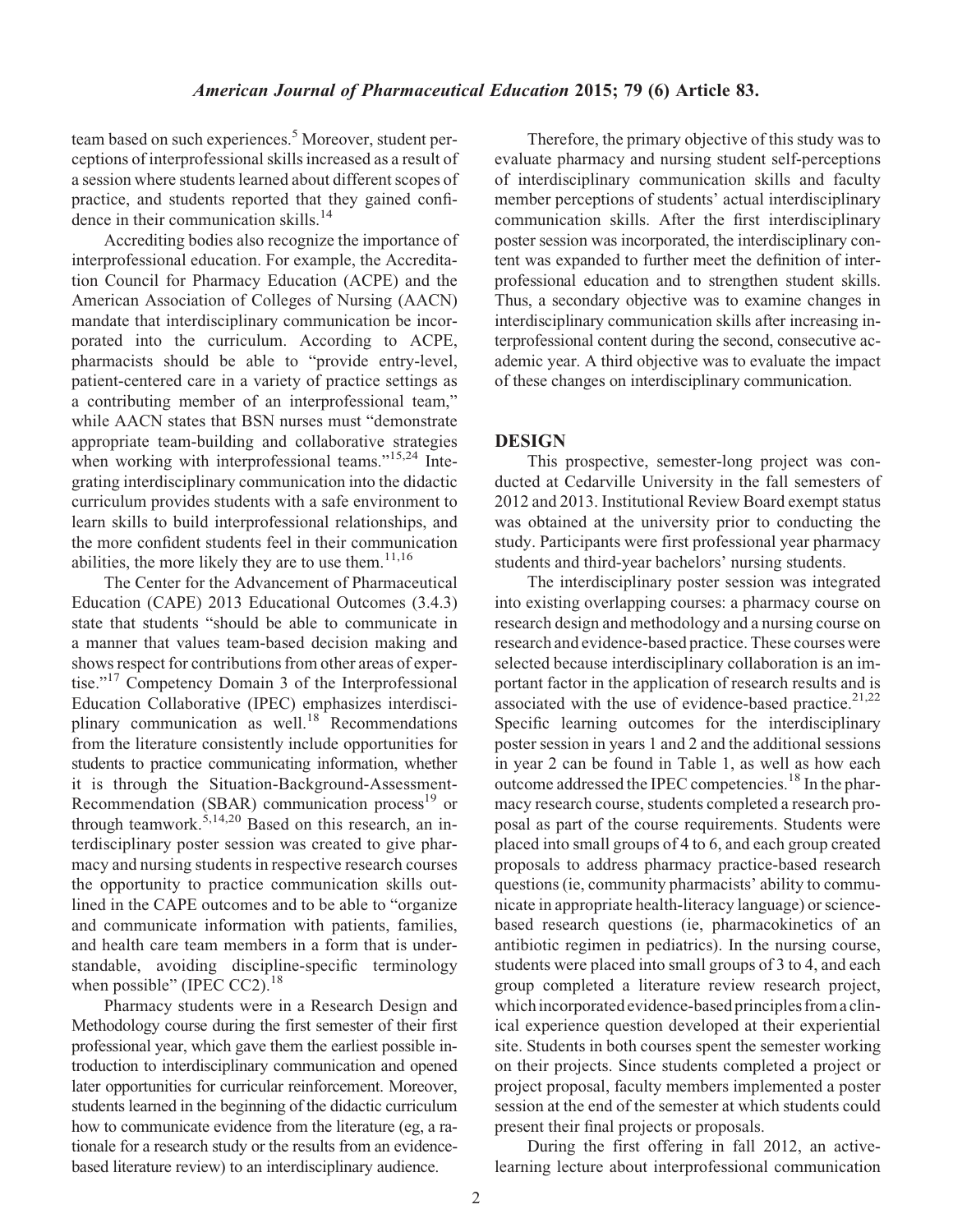| Table 1. Student Learning Outcomes, Assessment, and                                                                                                                                                        | IPEC <sup>ª</sup> Competency Addressed |                                                                                                                                                                                                                          |                                       |
|------------------------------------------------------------------------------------------------------------------------------------------------------------------------------------------------------------|----------------------------------------|--------------------------------------------------------------------------------------------------------------------------------------------------------------------------------------------------------------------------|---------------------------------------|
|                                                                                                                                                                                                            | Learning                               |                                                                                                                                                                                                                          | <b>IPEC</b>                           |
|                                                                                                                                                                                                            | Taxonomy)<br>(Bloom's                  | Self, Peer, and Faculty Assessment Item                                                                                                                                                                                  | Addressed <sup>18</sup><br>Competency |
| Poster Session Learning Outcomes for 2012 and 2013<br>Describe the general scope of their practice area<br>and expertise to another health care provider                                                   | Knowledge                              | of how the topic relates to the scope of pharmacy or nursing.<br>Item 1: I am/the student is able to provide a brief explanation                                                                                         | CC7                                   |
| proposal to a multi-disciplinary health professional<br>Present a coherent explanation of their project or<br>audience using common language                                                               | Understand                             | Item 2: I am/the student is able to provide an overview of the<br>project in a language that any health care professional<br>student can understand.                                                                     | CC <sub>2</sub>                       |
|                                                                                                                                                                                                            |                                        | Item 3: I am/the student is able to provide a description of the<br>providers,) in a language that any health care professional<br>project importance to the health profession (ie, patients,<br>student can understand. |                                       |
| Provide answers to questions posed by other health<br>the appropriate level of depth and understanding<br>care professionals using common language and<br>Interprofessional Communication Session Learning | Evaluate                               | Item 4: I am/the student is able to provide answers to questions<br>from a multi-disciplinary health professional audience with<br>the appropriate level of depth/understanding.                                         | CC3                                   |
| Outcomes for 2013 Only<br>Session 1:                                                                                                                                                                       |                                        |                                                                                                                                                                                                                          | $Introducing -$                       |
| Define interprofessional communication.                                                                                                                                                                    | Knowledge                              | In-Class Quiz                                                                                                                                                                                                            | no specific                           |
| Describe the importance of interprofessional<br>communication.                                                                                                                                             | Knowledge                              | Large Group Discussions                                                                                                                                                                                                  | competency<br>addressed               |
| Describe the SBAR <sup>b</sup> method of interprofessional<br>Session 2:                                                                                                                                   | Knowledge                              | In-Class Quiz                                                                                                                                                                                                            | CCI, CC2                              |
| Communicate a situation to another health care<br>professional using the SBAR method.<br>communication.                                                                                                    | Apply                                  | Patient Case Practice                                                                                                                                                                                                    |                                       |
| <sup>b</sup> Situation, Background, Assessment, Recommendation<br><sup>a</sup> Interprofessional Education Collaborative                                                                                   |                                        |                                                                                                                                                                                                                          |                                       |

American Journal of Pharmaceutical Education 2015; 79 (6) Article 83.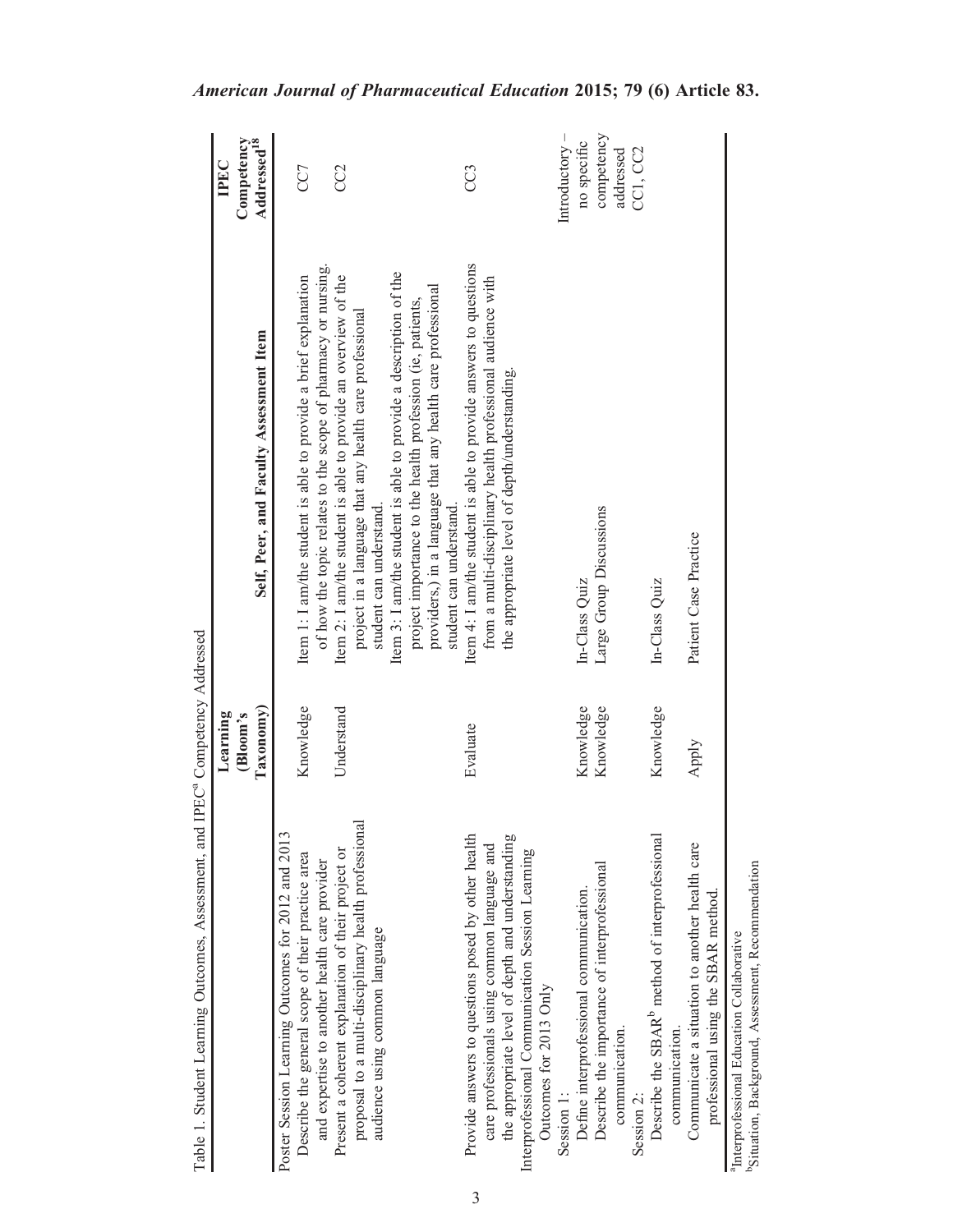was co-taught by pharmacy and nursing faculty members to students in their respective classes. The lecture addressed learning objectives (communicating how their project relates to their field, providing a project overview, and answering questions). A brief description of the interdisciplinary poster session also was presented in this lecture. In another class session, a pharmacy faculty member presented a one-hour overview of pharmacy research to nursing students, and a nursing faculty member presented a similar overview of nursing research to pharmacy students. In each session, faculty members discussed how multiple health care professions interacted in the area of research and evidence-based practice. Another class lecture was held during which a nursing faculty member provided an overview to pharmacy students of using theory in research.

At the end of the semester, a 2-hour interdisciplinary poster session was held to present the students' final proposals and projects. Students were asked to create professional conference-style posters and were given examples of them. Students presented either their research proposal (pharmacy) or their evidence-based practice literature review research project (nursing) findings and performed self-evaluations and peer-evaluations of interdisciplinary communication. The posters were displayed in different rooms throughout the Health Sciences Center. Each room included pharmacy and nursing student groups, with approximately 4 to 5 posters per room. One pharmacy and one nursing faculty member were assigned to each room to evaluate students' interdisciplinary communication skills.

The first half-hour of the poster session was an open session, where faculty members and students could view posters. During that time, pharmacy and nursing faculty members and students engaged student presenters regarding their posters which facilitated sharing knowledge across disciplines. Students were required to have one team member present at the poster during this time. The next hour of the poster session was for formal presentations. Each student group was given 5 minutes to present to the students and faculty members in the room and 3 minutes to answer questions, again facilitating discussion with those outside of their discipline. During the last half-hour, evaluations were completed; no further faculty time was required.

During the second year of implementation, fall 2013, the class lectures from fall 2012 were continued, and additional sessions were incorporated to further address and reinforce the interprofessional component (Figure 1). In addition to the previous format, students in the pharmacy and nursing courses participated in 2 joint interprofessional education class sessions. Prior to each session,

students from both fields completed assigned readings on interdisciplinary communication. Readings were brief and were designed to be read and learned in an hour. In each hour-long session, students completed a 5-item knowledge quiz based on the preclass readings.

In session 1, students participated in a networking "Bingo" game to get to know one another and learned principles of interdisciplinary communication. The game included a 4x4 Bingo grid with personal or interestrelated characteristics (ie, been to every state in the United States) or professional-related characteristics (ie, wants to work in pediatrics). For all professional-related characteristics, students had to find an individual in the other health profession who fit the category. In the second session, students participated in case simulations (small groups consisting of nursing and pharmacy students working together) using the SBAR process for communication, $^{23}$  followed by a large group discussion.

The interdisciplinary poster session was held in the same manner as the previous year, with a small modification. The pharmacy and nursing faculty members (9 out of 20 who had evaluated posters the prior year), participated in a one-hour training session prior to the poster session that included an ice-breaker, an overview of interdisciplinary communication, and training on the evaluation rubric.

The interdisciplinary communication evaluation rubric was developed from peer-reviewed literature and underwent review by a pharmacy student, nursing and pharmacy faculty members, and an assessment expert prior to administration. Each rubric contained 4 items, based on students' ability to explain the role of nursing or pharmacy in the topic area, provide a project overview, describe project importance, and answer questions. The rubric was mapped to the learning objectives for the poster session (Table 1), and all questions were formulated for communicating to an interdisciplinary audience.

The 3 rubrics (self-, peer, faculty evaluation) used the same 4 statements with different scaling (ie, level of confidence for self-evaluation and level of agreement with regard to ability for peer and faculty evaluations) to examine confidence and competence. The selfevaluation used a 5-point Likert scale-type evaluation of confidence  $(1=not$  at all confident to  $5=extremely$ confident), while the faculty and peer evaluations used a 5-point Likert scale-type evaluation of competence  $(1=$ strongly disagree to 5=strongly agree). All surveys underwent student, peer, and expert review prior to use. During the poster session presentation, student groups who were not presenting completed peer-evaluations of presenters. Faculty members also completed an evaluation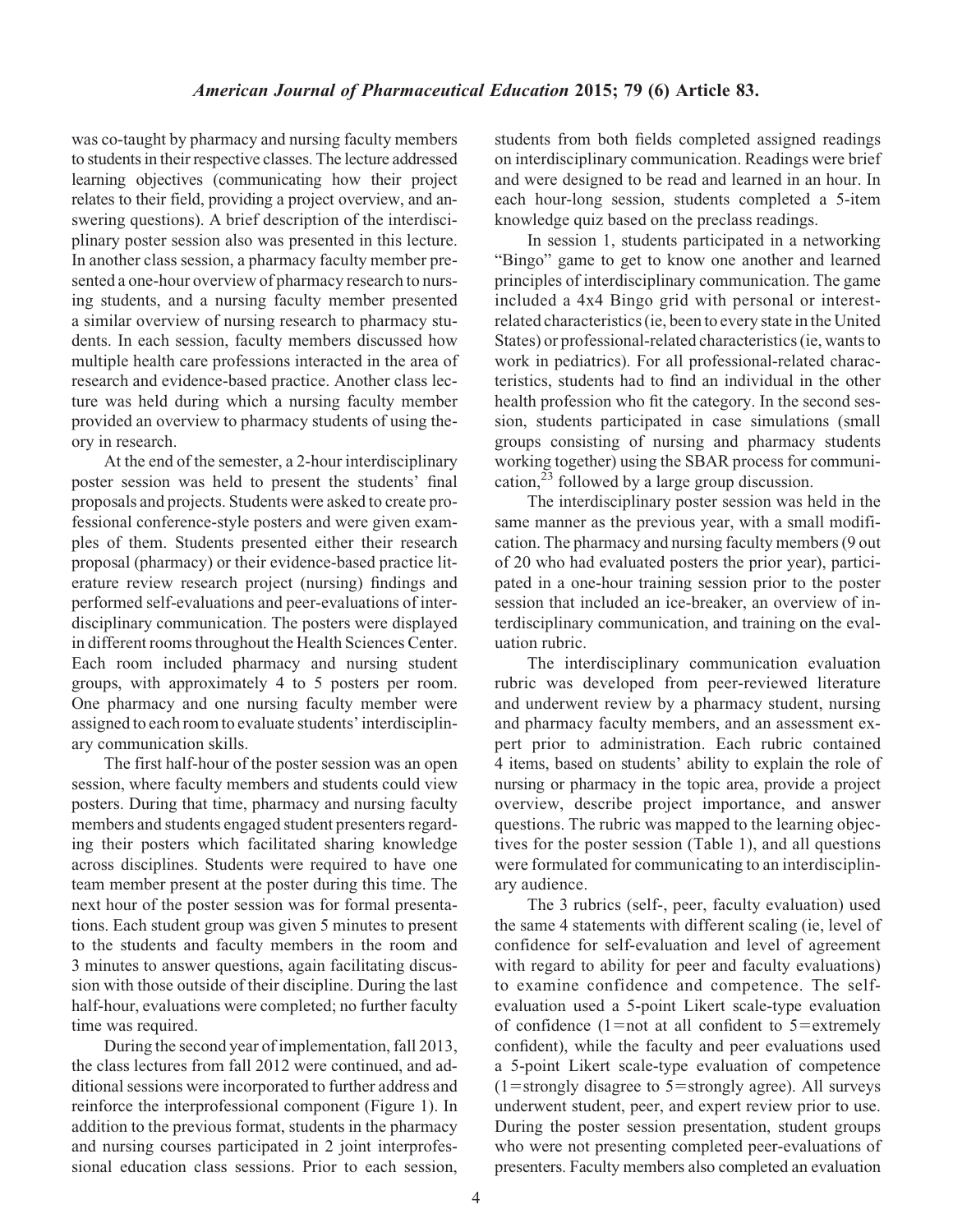

Figure 1. Incorportion of Interprofessional Education Activities and the Interdisciplinary Poster Session in Two Cohorts

on presenters. At the end of the poster session, student presenters completed the self-evaluation.

Data were analyzed with SPSSv21.0 (IBM, Armonk, NY). Frequencies and descriptive statistics were performed on the interdisciplinary communication assessments. Because the data were from Likert scale-type evaluations and did not pass the Shapiro-Wilk test for normality, nonparametric tests were used. Mann-Whitney U tests were performed to compare the differences in years of implementation and to compare differences between pharmacy and nursing. Spearman correlations were performed to assess the association between student and faculty evaluations.

## EVALUATION AND ASSESSMENT

In year 1 (2012), 140 students participated (pharmacy  $n=51$ ; nursing  $n=89$ ), along with 9 pharmacy and 7 nursing faculty members. Most of the participants were female ( $n=86$ , 79.6%) and between the ages of 20 and 21  $(n=75, 53.6\%;$  Table 2). One hundred fifty-seven students participated (pharmacy  $n=47$ ; nursing  $n=110$ ) in year 2 (2013), along with 10 pharmacy and 10 nursing faculty members. The majority of students were female  $(n=128, 81\%)$ , with 39.9%  $(n=63)$  age 20.

In fall 2012, 54.3% of students reported being extremely confident they could provide a brief explanation of how their topic related to the scope of pharmacy or nursing, with 71.7% of peer evaluations strongly agreeing and 49.5% of faculty evaluations agreeing with this statement (Table 3). Students believed that they provided an overview of their project in an interdisciplinary manner, with 58.6% of students reporting extreme confidence. Peers and faculty members similarly agreed, with 72.1% and 63.7% strongly agreeing, respectively. Students responded with very confident or extremely confident (60.7% combined) that they provided a description of the project's importance to the health profession in an interdisciplinary manner, with 72.6% of peers and 56% of faculty members also strongly agreeing. Students reported they were able to answer questions from a multi-disciplinary audience with the appropriate level of understanding, with 50% being extremely confident in this skill. Their peers strongly agreed with this (73.6%), and faculty members strongly agreed as well  $(51.6\%)$ .

There were two significant differences between pharmacy and nursing on the self-evaluation in fall 2012. Nursing students rated themselves as more confident than pharmacy students did in providing a brief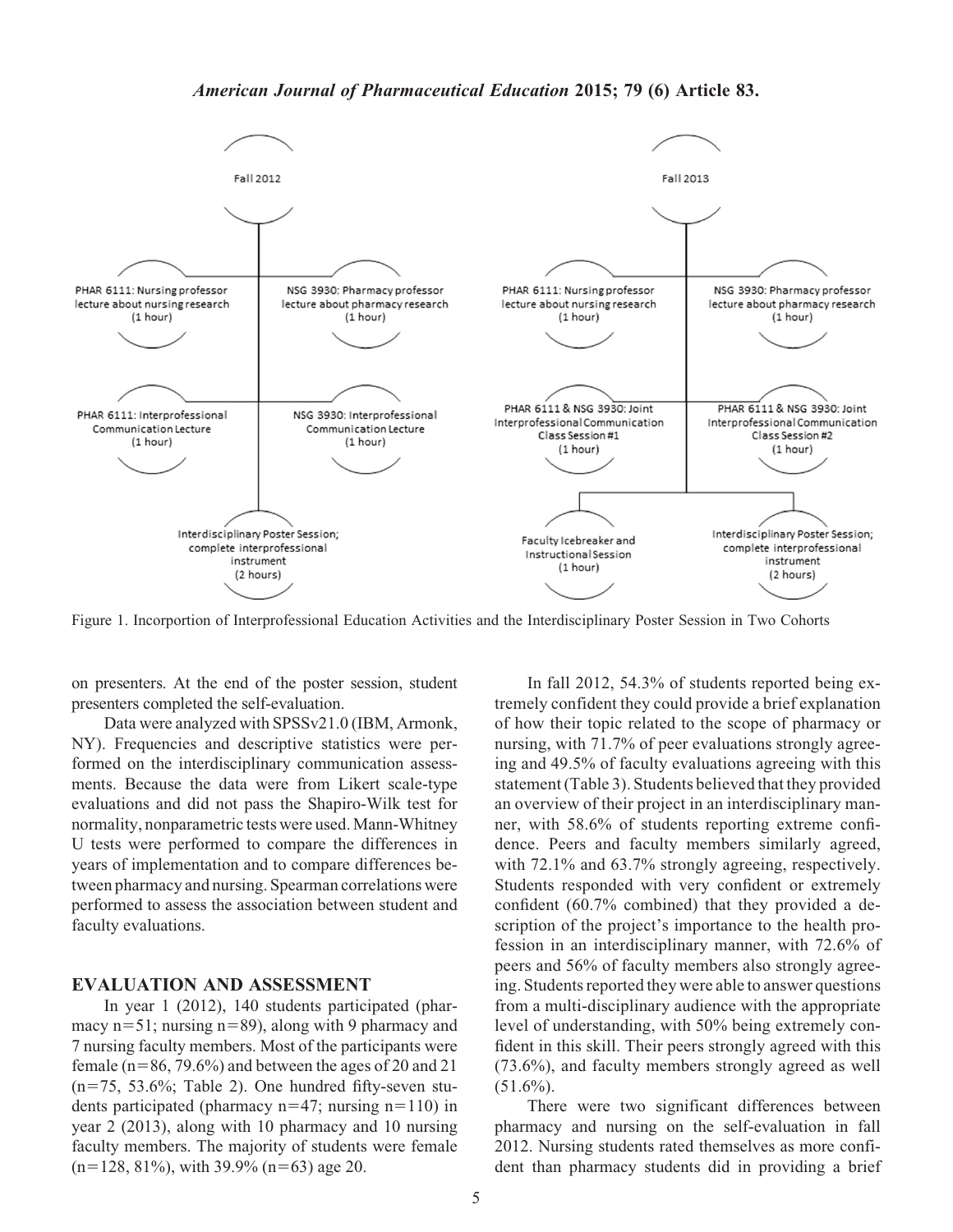|                           | Fall 2012 <sup>a</sup> | Fall 2013 <sup>b</sup> |
|---------------------------|------------------------|------------------------|
|                           | $n(^{0}/_{0})$         | $n$ (%)                |
| Gender                    |                        |                        |
| Male                      | 22(20)                 | 29(18)                 |
| Female                    | 86 (80)                | 128 (81)               |
| Age                       |                        |                        |
| Less than 19              | 0(0)                   | 0(0)                   |
| 19                        | 4(4)                   | 18(11)                 |
| 20                        | 39 (36)                | 63 (40)                |
| 21                        | 36 (33)                | 48 (30)                |
| 22                        | 11(10)                 | 17(11)                 |
| 23                        | 2(2)                   | 3(2)                   |
| 24                        | 2(2)                   | 1(1)                   |
| Older than 24             | 14 (13)                | 7(4)                   |
| Ethnicity                 |                        |                        |
| Caucasian                 | 100(93)                | 147 (93)               |
| African American          | 4(4)                   | 3(2)                   |
| Hispanic                  | 1(1)                   | 0(0)                   |
| Asian or Pacific Islander | 3(3)                   | 1(1)                   |
| Other                     | 0(0)                   | 1(1)                   |
| Major                     |                        |                        |
| Pharmacy                  | 51                     | 47                     |
| Nursing                   | 89                     | 110                    |

Table 2. Demographic Information for the Two Cohorts of Pharmacy and Nursing Students

 $n = 140$ <br>  $n = 112012, N = 140$ <br>  $N = 157$  $^{\rm b}$ Fall 2013, N=157

explanation of how their topic related to the scope of their profession  $(p=0.001)$  and providing an overview of their project in a language any health care professional student could understand  $(p=0.031)$ . There were no significant differences in faculty ratings for pharmacy and nursing students (Table 3). Only one student self-assessment item was associated with the corresponding faculty assessment (Item 3, Spearman's rho= $-0.27$ ,  $p=0.037$ ).

In fall 2013, 72% of students reported being extremely confident in their ability to provide a brief explanation of how their topic related to the scope of pharmacy or nursing, with 74.2% of peers and 63.1% of faculty members strongly agreeing (Table 3). Nearly 69% of students were extremely confident they provided an overview of their topic in an interdisciplinary manner, with 75% of peers and 79.8% of faculty members strongly agreeing. Students responded that they were very confident or extremely confident (71.3%) they provided a description of the project's importance to the health profession in an interdisciplinary manner. Peers strongly agreed (68%), and faculty members agreed (59.5%). Also, 51.6% of students reported being extremely confident in their ability to answer questions from a multidisciplinary audience with the appropriate level of understanding. Peers and faculty members strongly agreed (75.5% and 77.4%, respectively).

There were no significant differences between how pharmacy and nursing students scored themselves on the self-evaluation (Item 1:  $p=0.583$ , 2:  $p=0.090$ , 3:  $p=0.157$ , 4:  $p=0.619$ ), or between the pharmacy and nursing students on the faculty evaluations in fall 2013 (Item 1:  $p=0.469$ , 2:  $p=0.425$ , 3:  $p=0.0.68$ , 4:  $p=0.774$ ). There also were no significant associations between faculty member and student assessments of interdisciplinary communication skills.

Table 3. Self-, Peer-, and Faculty Evaluation Responses from the Interdisciplinary Poster Session

|                      |                  | Disagree $n$ $(\% )$ |                  | Neutral $n$ $\left(\frac{9}{6}\right)$ |                  | Agree n $(\% )$  |                  | Strongly Agree $n$ (%) |
|----------------------|------------------|----------------------|------------------|----------------------------------------|------------------|------------------|------------------|------------------------|
|                      | <b>Fall 2012</b> | <b>Fall 2013</b>     | <b>Fall 2012</b> | <b>Fall 2013</b>                       | <b>Fall 2012</b> | <b>Fall 2013</b> | <b>Fall 2012</b> | <b>Fall 2013</b>       |
| Self <sup>a</sup>    |                  |                      |                  |                                        |                  |                  |                  |                        |
|                      | 0(0)             | 0(0)                 | 9(6)             | 4(3)                                   | 55 (39)          | 40(26)           | 76 (54)          | 113(72)                |
| 2                    | 0(0)             | 0(0)                 | 8(6)             | 3(2)                                   | 50(36)           | 46(29)           | 82 (59)          | 108(69)                |
| 3                    | 0(0)             | 0(0)                 | 9(6)             | 4(3)                                   | 46 (33)          | 41(26)           | 85 (61)          | 112(71)                |
| 4                    | 0(0)             | 0(0)                 | 20(14)           | 21(13)                                 | 50 (36)          | 55 (35)          | 70 (50)          | 81 (52)                |
| Peer <sup>b</sup>    |                  |                      |                  |                                        |                  |                  |                  |                        |
|                      | 0(0)             | 2(0)                 | 12(2)            | 3(1)                                   | 182(26)          | 126(25)          | 494 (72)         | 376 (74)               |
| 2                    | 1(0)             | 2(0)                 | 14(2)            | 14(3)                                  | 117(17)          | 111(22)          | 497 (72)         | 380 (75)               |
| 3                    | 0(0)             | 0(0)                 | 10(1)            | 10(2)                                  | 178 (26)         | 152(30)          | 500 (73)         | 345 (68)               |
| 4                    | 0(0)             | 1(0)                 | 6(1)             | 16(3)                                  | 174(25)          | 104(21)          | 507 (74)         | 383 (76)               |
| Faculty <sup>c</sup> |                  |                      |                  |                                        |                  |                  |                  |                        |
|                      | 2(2)             | 0(0)                 | 1(1)             | 4(5)                                   | 45(50)           | 27(32)           | 43 (47)          | 53 (63)                |
| 2                    | 1(1)             | 0(0)                 | 1(1)             | 5(6)                                   | 32(35)           | 12(14)           | 58 (64)          | 67 (80)                |
| 3                    | 2(2)             | 0(0)                 | 1(1)             | 6(7)                                   | 38(42)           | 28(33)           | 51 (56)          | 50(60)                 |
| 4                    | 0(0)             | 0(0)                 | 4(4)             | 0(0)                                   | 47 (52)          | 19(23)           | 41 (45)          | 65 (77)                |

<sup>a</sup>Fall 2012 N=140; Fall 2013 N=157<br><sup>b</sup>Foll 2012 N-680; Foll 2013 N-507

 $\rm{P}$ Fall 2012 N=689; Fall 2013 N=507

 $c$ Fall 2012 N=91; Fall 2013 N=84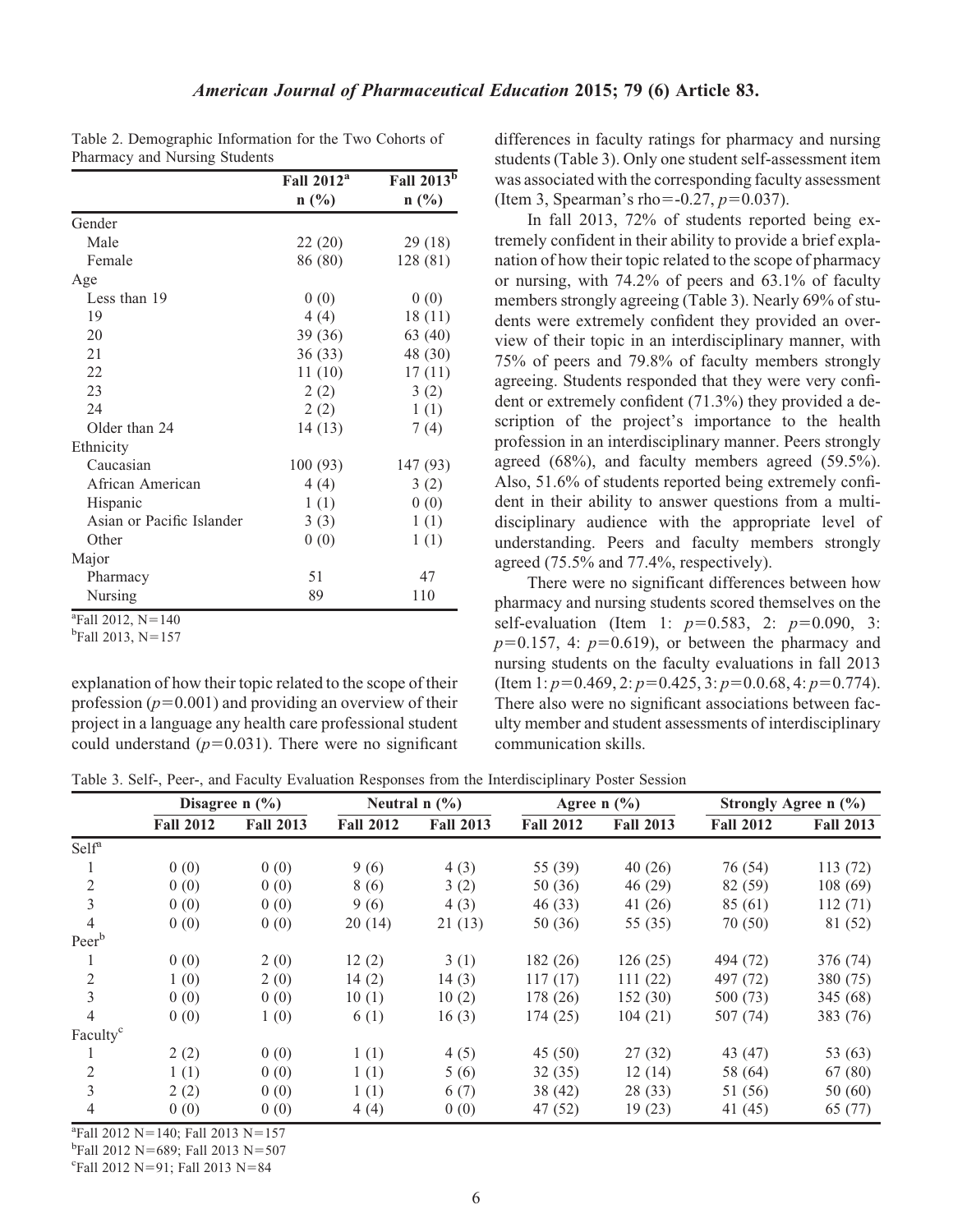Of the 4 self-evaluation items, 3 items had significant increases during the second year of implementation  $(p<0.05$ , Table 4). For example, students reported being more confident they could provide a brief explanation of how their topic related to the scope of their discipline and that they could provide a description of the project importance to the health profession in a language that any health care professional student could understand. There were no significant differences in the results of the peer assessments between the years. Of the 4 faculty-evaluation items, 2 items had significant increases during the second year of implementation ( $p<0.05$ ). Faculty members had greater agreement in the second year that students could provide an overview of their project in a language any health care professional student could understand and that students were able to provide answers to questions from a multidisciplinary health professional audience with the appropriate depth.

## DISCUSSION

The increasingly interprofessional nature of health care and the improved patient outcomes associated with interprofessional care emphasize the importance of preparing future health care professionals to effectively work in teams. Moreover, accrediting bodies and education collaboratives believe interprofessional education should be incorporated into curricula. $14,18,24$  To meet these needs, an interdisciplinary poster session was incorporated into the beginning of a professional pharmacy program to improve interdisciplinary communication skills.

Even though the first interdisciplinary poster session resulted in positive student outcomes, potential improvements to the experience were identified. Consequently, the content was expanded in didactic instruction and evaluated to determine whether these changes further improved interdisciplinary communication.

Students reported a high level of confidence in their interdisciplinary skills. This could be a result of their exposure to the topic of interdisciplinary communication through the poster session as well as the 2 additional interprofessional education sessions included in the second year. Moreover, researchers used multidisciplinary health care training teams to complete case tutorials, and student confidence and willingness to interact interprofessionally increased as a result of the experience.<sup>25</sup> Thus, increasing student exposure to interdisciplinary experiences could improve confidence when interacting with other health disciplines.

During both years of this project, students expressed high confidence in their ability to speak to a multidisciplinary audience in an appropriate manner, and faculty

members agreed overall that students successfully presented their posters with these skills. According to Bandura's social cognitive theory, individuals will be more likely to complete a skill if they are confident in their ability of the skill.<sup>16</sup> Therefore, as students increase their confidence in talking to other health professionals, they will be more likely to continue using this skill in their future career. Previous research showed health professionals who participated in interprofessional educational opportunities as students were more confident in their abilities to engage interprofessionally in the workplace.<sup>26</sup>

Student confidence significantly improved during the second year of implementation, which included additional education and activities in interdisciplinary communication. Providing students with further awareness of the topic, as well as increased interactions with other health professions students created an opportunity to build their confidence in interdisciplinary communication. One reason for the significant increase in self-confidence from fall 2012 to fall 2013 could be because of the increased interaction students had with other health professional students prior to the final poster session. Giving diverse health professions students time to become acquainted with one another can lead to an increase in trust and respect. $27$  Relationships may have been established during the sessions and, therefore, communication in the poster session may have been easier.

Faculty agreement validated the students' reported confidence levels. Self-evaluations completed by students may not have accurately reflected their skills; therefore, it was important to have other measures—in this case, faculty evaluations.28 Faculty agreement that students exhibited interdisciplinary skills increased significantly from fall 2012 to fall 2013. This agreement provided validated not only students' interdisciplinary communication skills, but also that inclusion of more interprofessional education enhanced students' skills in this area. However, there were no significant associations between faculty scores and student scores in the second year and only one association in the first year (ability to provide a description of the project importance). Thus, while the frequency data suggested faculty agreement, inferentially, that case cannot be made.

Incorporating interdisciplinary education into the curriculum is not without its issues. Scheduling the poster session was challenging, given the different dates and times the pharmacy and nursing courses were held. In the second year, scheduling became more complicated with the addition of 2 interdisciplinary sessions. To address these challenges, both pharmacy and nursing academic departments rescheduled classes during those time periods. The 2 faculty members (one pharmacy and one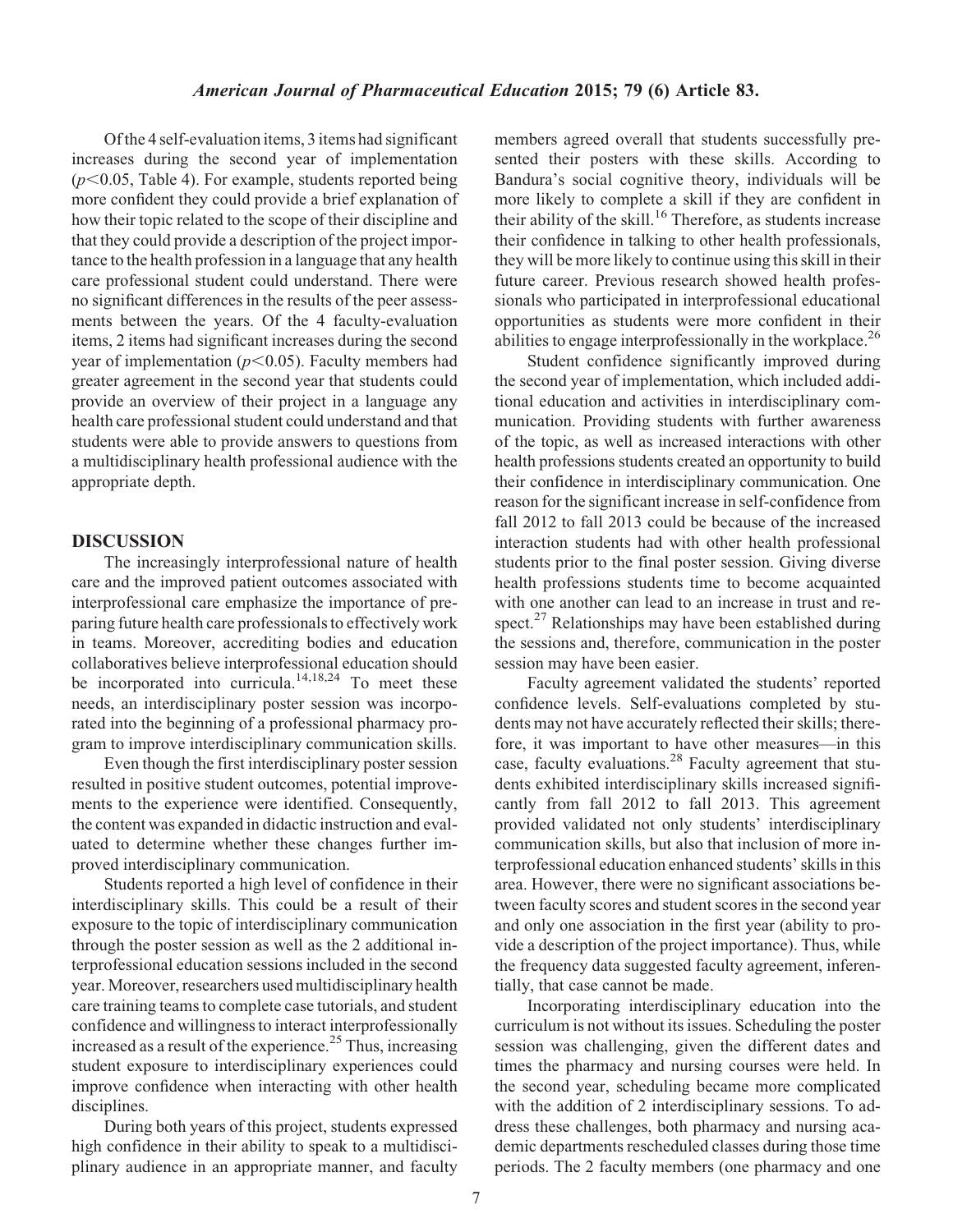|                          | The Figure Transportation of the complete of the control of the control of the control of the control of the control of the control of the control of the control of the control of the control of the control of the control |                        |                        |         |         |
|--------------------------|-------------------------------------------------------------------------------------------------------------------------------------------------------------------------------------------------------------------------------|------------------------|------------------------|---------|---------|
|                          |                                                                                                                                                                                                                               | Mean (SD)<br>Fall 2012 | Mean (SD)<br>Fall 2013 | N       | p value |
| Self                     |                                                                                                                                                                                                                               |                        |                        |         |         |
|                          | am able to provide a brief explanation of how the topic relates to the scope of pharmacy                                                                                                                                      | 4.5(0.6)               | 4.7 (0.5)              | 3.24    | 0.001   |
|                          | or nursing.                                                                                                                                                                                                                   |                        |                        |         |         |
| $\overline{\mathcal{C}}$ | a language that any health care<br>I am able to provide an overview of the project in                                                                                                                                         | 4.5 (0.6)              | 4.7(0.5)               | 1.99    | 0.047   |
|                          | professional student can understand.                                                                                                                                                                                          |                        |                        |         |         |
| 3.                       | I am able to provide a description of the project importance to the health profession (ie, patients,                                                                                                                          | 4.5 (0.6)              | 4.7(0.5)               | 2.06    | 0.039   |
|                          | providers) in a language that any health care professional student can understand                                                                                                                                             |                        |                        |         |         |
| 4.                       | I am able to provide answers to questions from a multi-disciplinary health professional audience                                                                                                                              | 4.4(0.7)               | 4.4(0.7)               | 0.30    | 0.77    |
|                          | with the appropriate level of depth/understanding                                                                                                                                                                             |                        |                        |         |         |
| Peer                     |                                                                                                                                                                                                                               |                        |                        |         |         |
|                          | The presenter was able to provide a brief explanation of how the topic relates to the scope of                                                                                                                                | 4.7(0.5)               | 4.7(0.5)               | 0.99    | 0.32    |
|                          | pharmacy or nursing.                                                                                                                                                                                                          |                        |                        |         |         |
| $\sim$                   | The presenter was able to provide an overview of the project in a language that any health care                                                                                                                               | 4.7 (0.5)              | 4.7(0.5)               | 0.95    | 0.34    |
|                          | professional student can understand.                                                                                                                                                                                          |                        |                        |         |         |
| $\dot{\varsigma}$        | The presenter was able to provide a description of the project importance to the health profession                                                                                                                            | 4.4(0.5)               | 4.7(0.5)               | 1.76    | 0.079   |
|                          | (ie, patients, providers) in a language that any health care professional student can understand                                                                                                                              |                        |                        |         |         |
| 4.                       | The presenter was able to provide answers to questions from a multidisciplinary health professional                                                                                                                           | 4.7(0.5)               | 4.7 (0.5)              | $-0.59$ | 0.55    |
|                          | audience with the appropriate level of depth/understanding.                                                                                                                                                                   |                        |                        |         |         |
|                          | Faculty                                                                                                                                                                                                                       |                        |                        |         |         |
|                          | The student was able to provide a brief explanation of how the topic relates to the scope of pharmacy                                                                                                                         | 4.4(0.6)               | 4.6(0.6)               | 1.91    | 0.056   |
|                          | or nursing.                                                                                                                                                                                                                   |                        |                        |         |         |
| $\sim$                   | The student was able to provide an overview of the project in a language that any health care                                                                                                                                 | 4.6 (0.6)              | 4.7 (0.6)              | 2.17    | 0.030   |
|                          | professional student can understand.                                                                                                                                                                                          |                        |                        |         |         |
| 3.                       | the project importance to the health profession (ie,<br>The student was able to provide a description of                                                                                                                      | 4.5 (0.6)              | 4.5(0.6)               | 0.31    | 0.75    |
|                          | care professional student can understand<br>patients, providers) in a language that any health                                                                                                                                |                        |                        |         |         |
| 4.                       | The student was able to provide answers to questions from a multi-disciplinary health professional                                                                                                                            | 4.4 (0.6)              | 4.8(0.4)               | 4.53    | < 0.001 |

Table 4. Self. Peer, and Faculty Response Comparison between Fall 2012 and Fall 2013 Table 4. Self, Peer, and Faculty Response Comparison between Fall 2012 and Fall 2013

## American Journal of Pharmaceutical Education 2015; 79 (6) Article 83.

audience with the appropriate level of depth/understanding.

audience with the appropriate level of depth/understanding.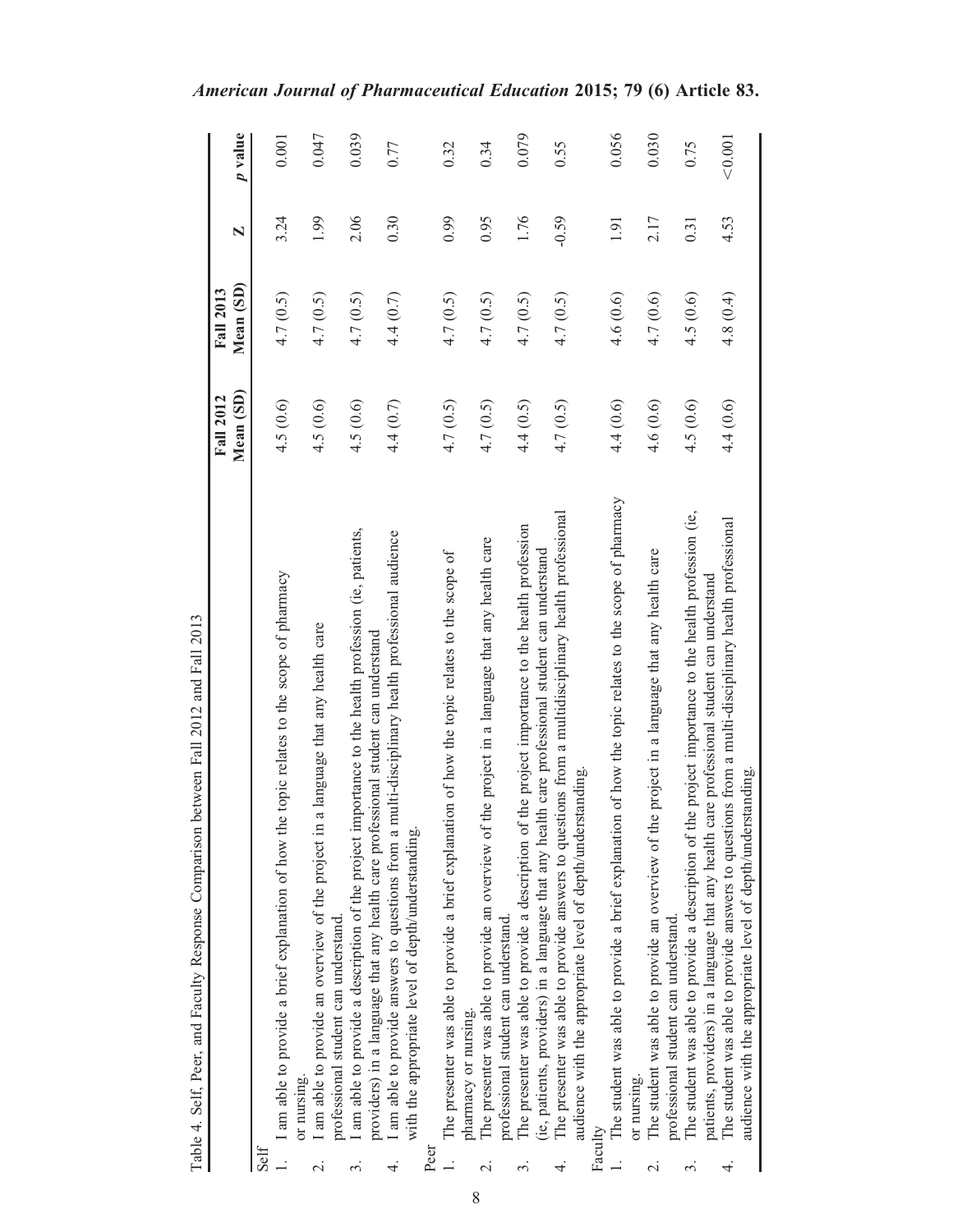#### American Journal of Pharmaceutical Education 2015; 79 (6) Article 83.

nursing) taught the interdisciplinary sessions in the second year, so there was little impact on other faculty members' workloads.

Another challenge was the recruitment of faculty members to participate in the poster session each year and the training session the second year, though a sufficient number of faculty members from each school volunteered to assist. Volunteers for the second year were easier to obtain because many faculty members mentioned (anecdotally) how much they enjoyed the experience. Some faculty members could not attend the training session at its scheduled time; consequently, a separate training session was held for those individuals. A final challenge was funding the poster session, as printing at least 40 posters annually generated a significant expense. To address this problem, an internal educational grant was obtained that covered the costs of both poster sessions.

Despite these challenges, the experience as it was offered in fall 2013, (Figure 1) remains part of the curriculum because it successfully introduced the concept of interdisciplinary communication to students. The experience is now funded by student fees and, in the future, we hope to expand this project to include other health professions on campus. This study can be used as a foundation for additional experiences or interactions. Further directions could include the evaluation of students at before and after the semester on their interdisciplinary communication skills to determine if the interprofessional education components improved their skills and confidence. This would help faculty members evaluate existing integrated lectures and improve them as needed. Another future direction could be the increased incorporation of interprofessional content in the curriculum to reinforce the concepts. Incorporating interprofessional education into the curriculum showed benefits, particularly with regard to student confidence, thus providing support for even more content.

There are some factors that could be considered limitations of this study. The peer evaluations may not have been accurate, as students may have felt inclined to rate their peers positively. This was anticipated from the beginning of the project; thus, the peer evaluations were not included as a research objective. Training sessions for students on conducting peer evaluations may have improved the validity of the assessments. Comparison of the faculty evaluations from fall 2012 to fall 2013 may not have been accurate, as faculty members were trained for the evaluation the second year but not the first year. All evaluations completed were at risk for social desirability bias, where evaluators rate higher on items because of the social risk that it entails.

While the project was conducted for more than one year, it was only conducted at one school of pharmacy. To increase the generalizability and the validity of the project, it should be evaluated at other schools of pharmacy as well. Nearly half the faculty members who evaluated the poster session in the first year also evaluated in the second year; thus, they may have approached the training and subsequent poster session differently than those who had not previously participated. This may have impacted faculty assessments of student competence in the second year.

#### SUMMARY

Incorporating interprofessional education and an interdisciplinary poster session into the curricula of pharmacy and nursing can benefit students' interdisciplinary communication skills. These experiences resulted in an increase in student confidence, which was validated by faculty agreement that they had these interdisciplinary skills. The increase in confidence was a foundation that could be built upon and reinforced throughout the curriculum. Thus, it may be beneficial to integrate more of these concepts into health care curriculum to create interprofessionally competent practitioners.

## ACKNOWLEDGMENT

This project was supported by an internal grant from Cedarville University School of Pharmacy.

#### **REFERENCES**

1. Spencer R, Coiera E, Logan P. Variation in communication loads on clinical staff in the emergency department. Ann Emerg Med. 2004;44(3):268-273.

2. Lingard L, Espin S, Whyte S, et al. Communication failures in the operating room: An observational classification of recurrent types and effects. Qual Saf Health Care. 2004;13(5):330-334.

3. Greenberg CC, Regenbogen SE, Studdert DM, et al. Patterns of communication breakdowns resulting in injury to surgical patients. J Am Coll Surg. 2007;204(4):533-540.

4. Hall P. Interprofessional teamwork: Professional cultures as barriers. J Interprof Care. 2005; Suppl 1:188-196.

5. Wagner J, Liston B, Miller J. Developing interprofessional communication skills. Teach Learn Nurs. 2011(6):97-101.

6. Leonard M, Graham S, Bonaum D. The human factor: The critical importance of effective teamwork and communication in providing safe care. *Qual Saf Health Care*. 2004;13(Suppl 1):i85-i90.

7. Patterson ES, Roth EM, Woods DD, Chow R, Gomes JO. Handoff strategies in settings with high consequences for failure: Lessons for health care operations. Int J Qual Health Care. 2004;16(2):125-132.

8. Hoffman SJ, Harnish D. The merit of mandatory interprofessional education for pre-health professional students. Med Teach. 2007;29 (8):235-242.

9. Xyrichis A, Lowton K. What fosters or prevents interprofessional teamworking in primary and community care? A literature review. Int J Nurs Stud. 2008;45(1):140-153.